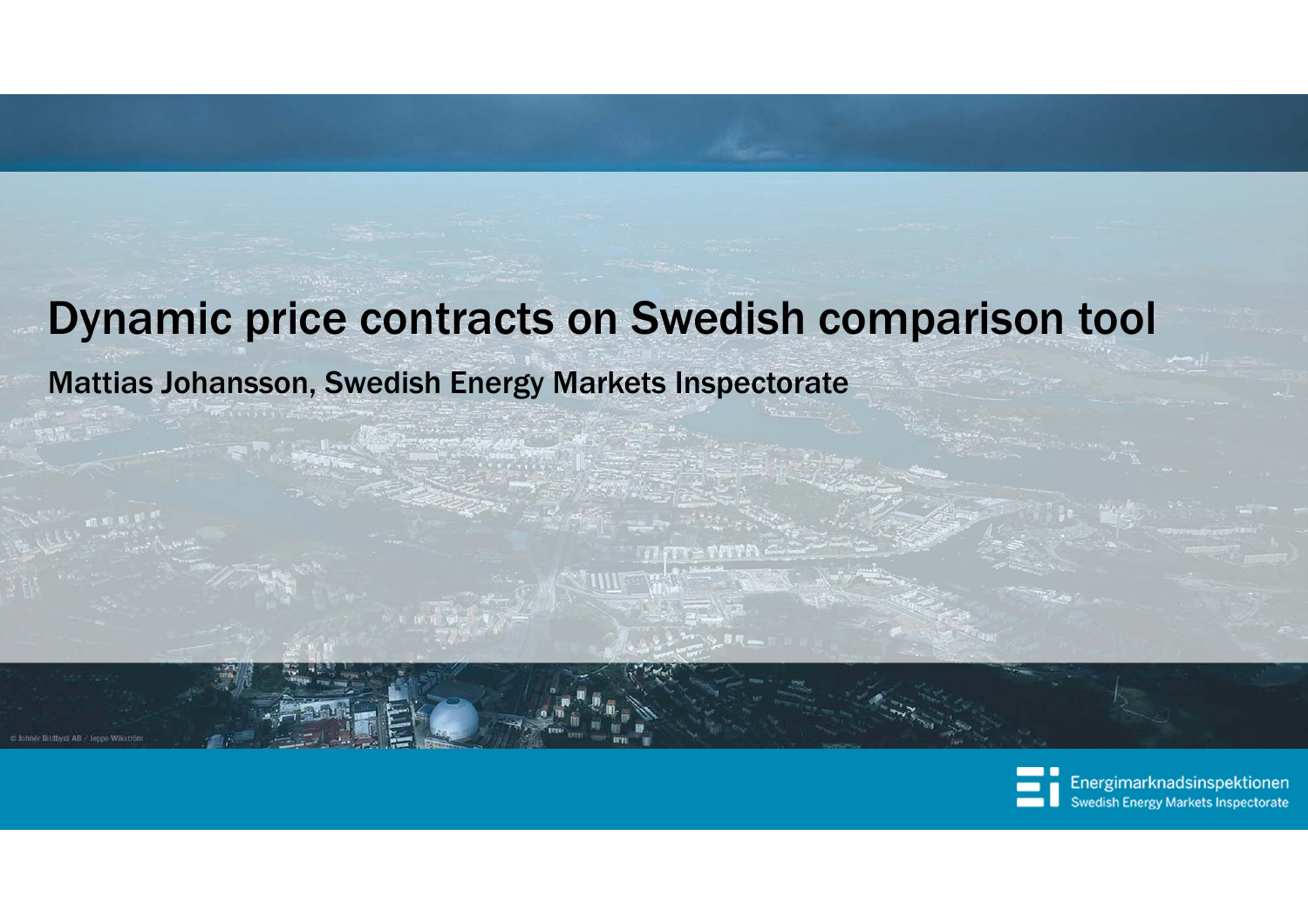## Facts about the Swedish retail market

- 130 suppliers
- 4,6 million household customers
- $\bullet$  100% smart-meter roll-out (monthly billing on actual consumption)
- 4 bidding zones since 2011
- Typical customers
	- Apartment 2 000 kWh/year
	- House without electricity heating 5 000 kWh/year
	- House with electricity heating 20 000 kWh/year



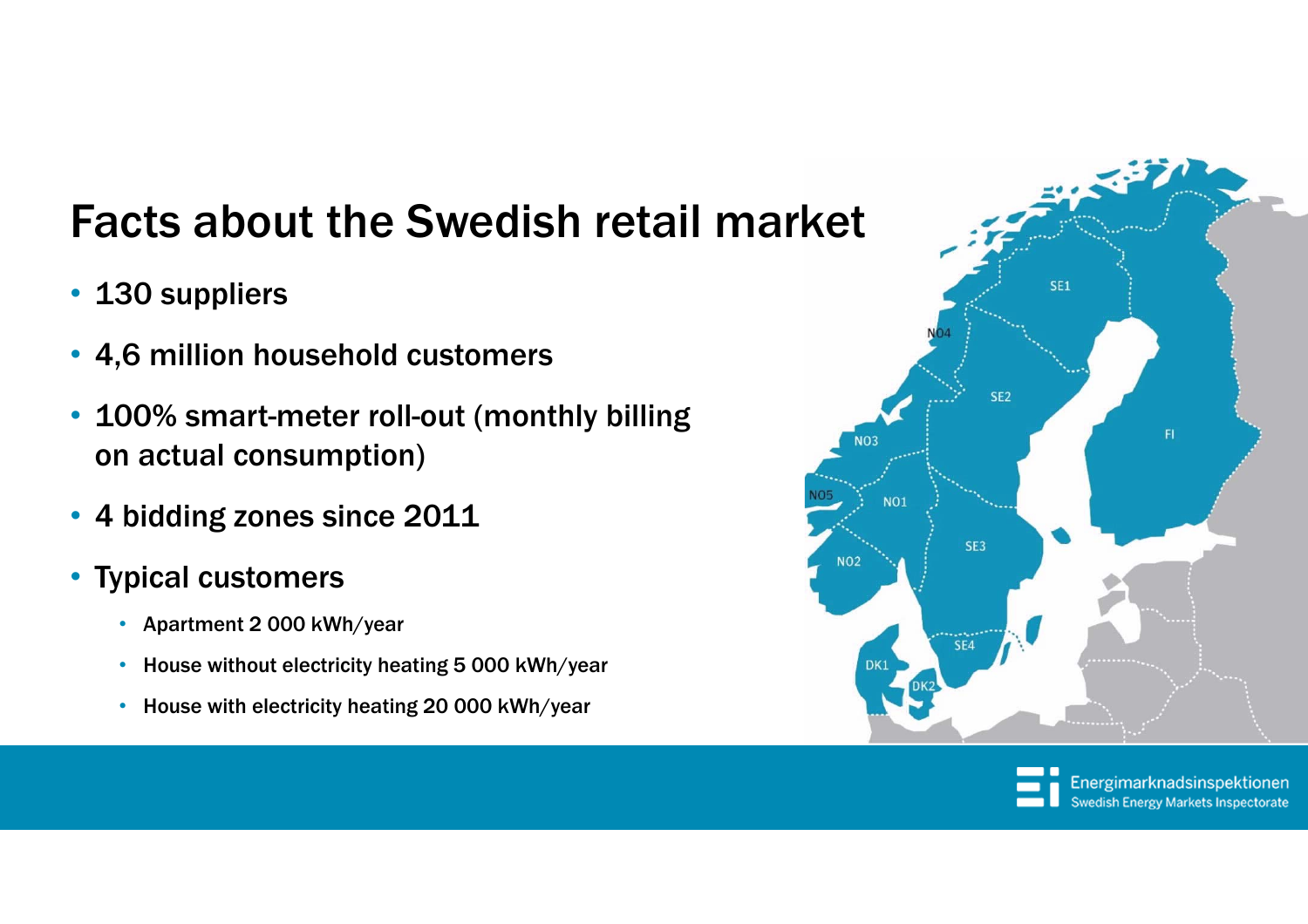

### Customers used to variable contracts

- Monthly variable contract most common contract (50% of all households)
- Monthly variable = customer pays average spot price + mark-up
- Lowest annual costs for variable contracts

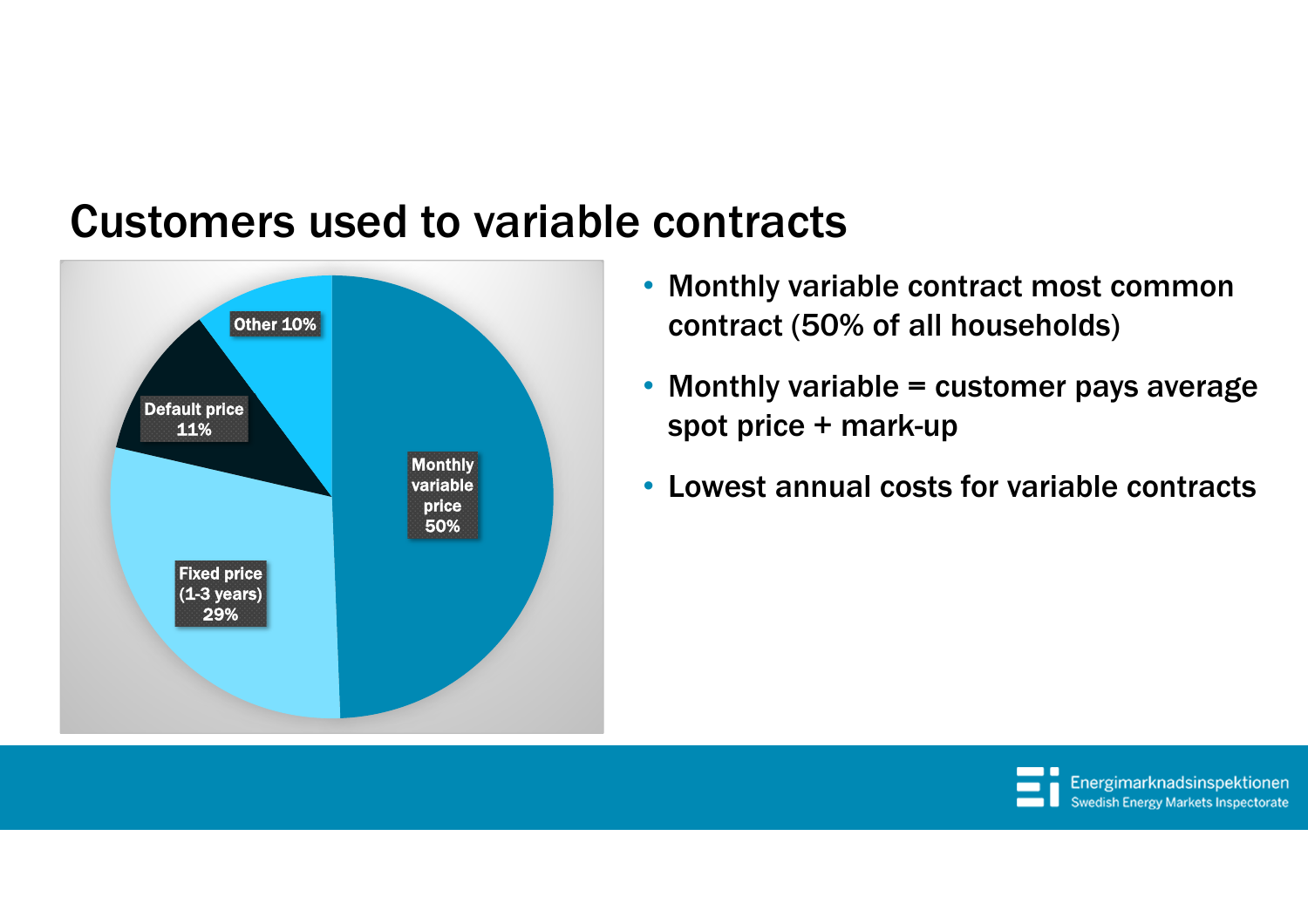### Customers used to variable contracts



### • 2009-2015

Customers on 1 year fixed contract paid 20- 450 Euros more per year, than customers on Monthly variable contract

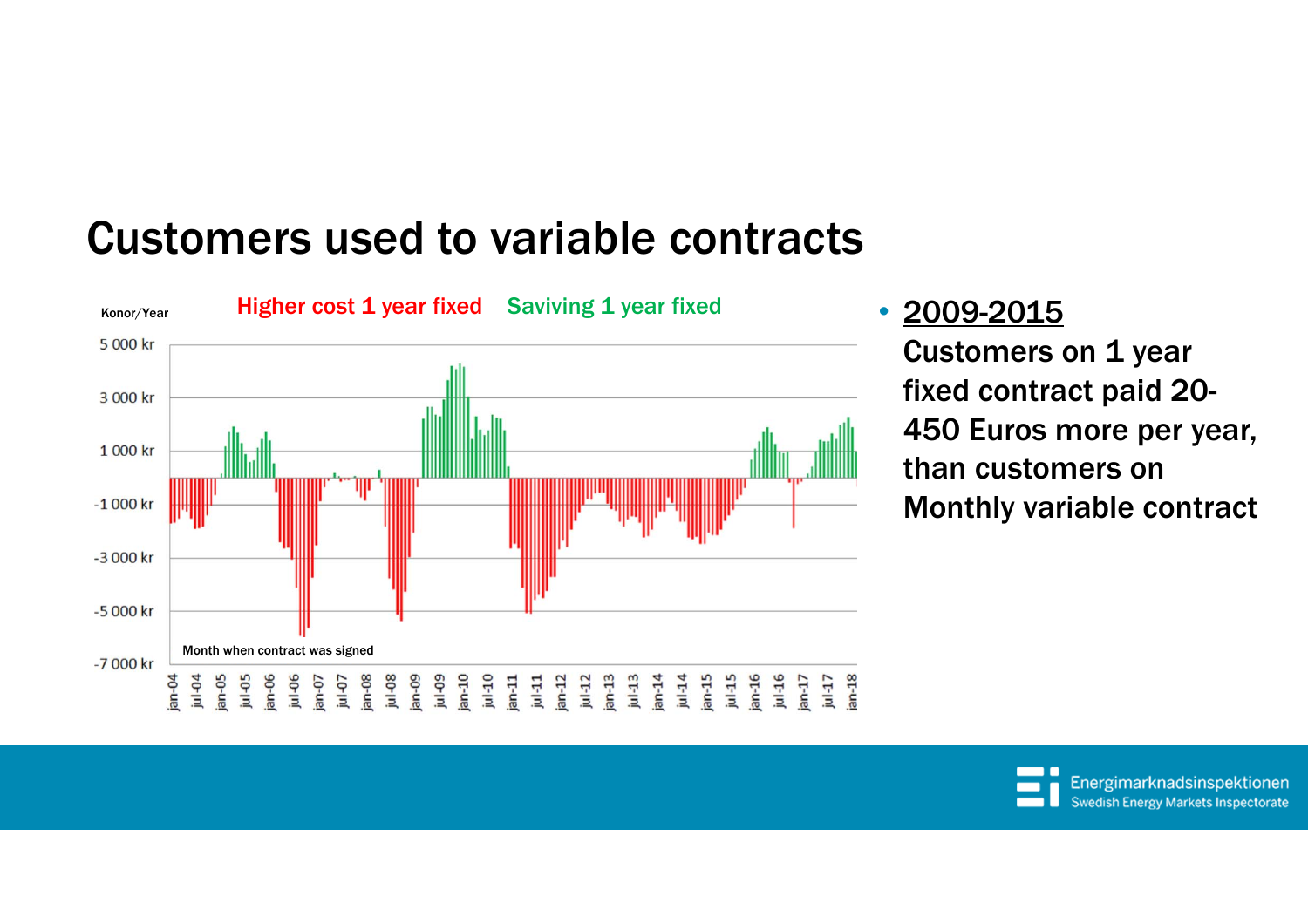## New EU-legislation from 1 January 2021

*"Member States shall ensure that at least household customers, and microenterprises with an expected yearly consumption of below 100 000 kWh have access, free of charge, to at least one tool comparing the offers of suppliers, including offers for dynamic price contracts ..."*  (Electricity Directive, Article 14.1)

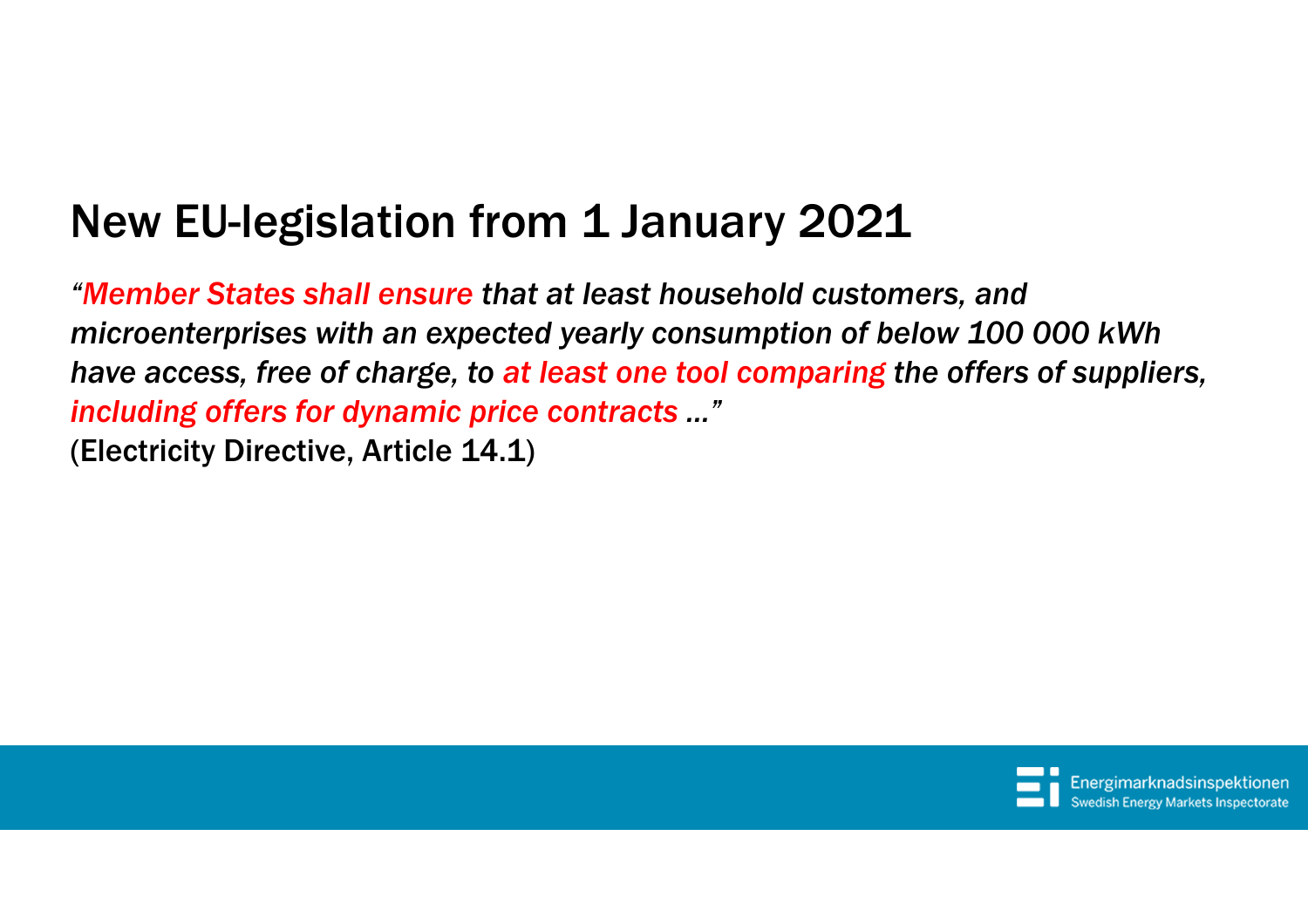### For Sweden, that means hourly contracts

• *"'dynamic electricity price contract' means an electricity supply contract between a supplier and a final customer that reflects the price variation in the spot markets, including in the day-ahead and intraday markets, at intervals at least equal to the market settlement frequency; ..."*  (Electricity Directive, Article 2, Definitions, 15)



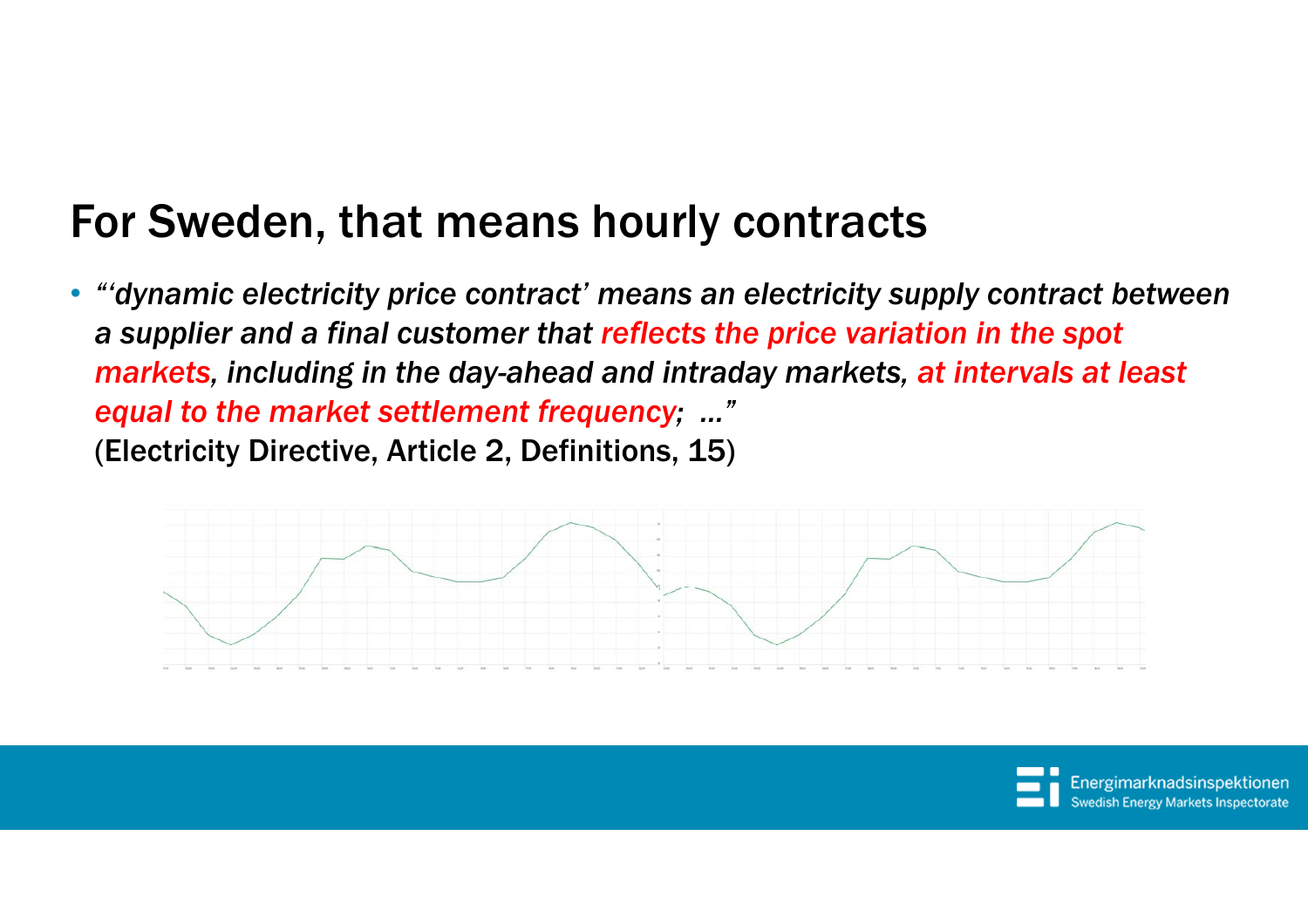### Hourly contracts will be introduced 4 May 2020

- Today we show most common contracts (covers 95% of contracts)
- $\bullet$  Few customers have hourly contracts today (2013: 0,2%)
	- Not marketed by suppliers
	- Not compared in any comparison tool (NRA<sup>-</sup>s or commercial)
	- Includes a higher risk/Requires more activity from customer

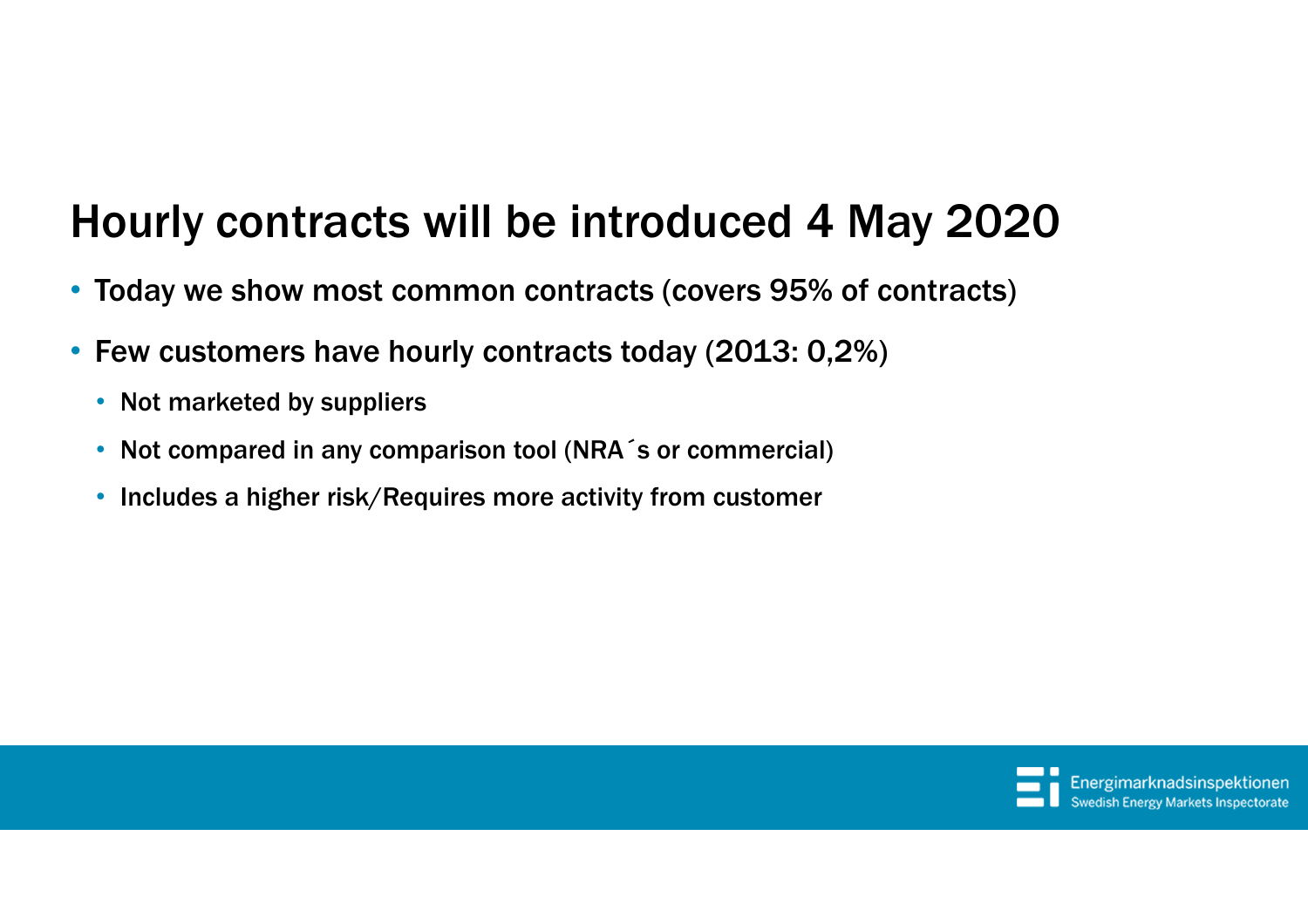#### SEK/MWh

| 570.37<br>$00 - 01$<br>$01 - 02$<br>566.88<br>$02 - 03$<br>557.58<br>How do you compare hourly prices?<br>$03 - 04$<br>538.88<br>$04 - 05$<br>532.54<br>$05 - 06$<br>539.19<br>$06 - 07$<br>550.40<br>$07 - 08$<br>565.09<br>energimyndigheten<br>$08 - 09$<br>588.65<br>$09 - 10$<br>588.23<br>$10 - 11$<br>596.58<br>Jämförelse av elpriser > Sök prisuppgifter > Resultaten av prisjämförelsen<br>$11 - 12$<br>594.15<br>$12 - 13$<br>580.31<br>$13 - 14$<br>576.71<br>$14 - 15$<br>573.65<br>Käyttämäsi hakuehdot:_sv<br>$15 - 16$<br>573.54<br>Årsförbrukning (kWh) |  |
|--------------------------------------------------------------------------------------------------------------------------------------------------------------------------------------------------------------------------------------------------------------------------------------------------------------------------------------------------------------------------------------------------------------------------------------------------------------------------------------------------------------------------------------------------------------------------|--|
|                                                                                                                                                                                                                                                                                                                                                                                                                                                                                                                                                                          |  |
|                                                                                                                                                                                                                                                                                                                                                                                                                                                                                                                                                                          |  |
|                                                                                                                                                                                                                                                                                                                                                                                                                                                                                                                                                                          |  |
|                                                                                                                                                                                                                                                                                                                                                                                                                                                                                                                                                                          |  |
|                                                                                                                                                                                                                                                                                                                                                                                                                                                                                                                                                                          |  |
|                                                                                                                                                                                                                                                                                                                                                                                                                                                                                                                                                                          |  |
|                                                                                                                                                                                                                                                                                                                                                                                                                                                                                                                                                                          |  |
|                                                                                                                                                                                                                                                                                                                                                                                                                                                                                                                                                                          |  |
|                                                                                                                                                                                                                                                                                                                                                                                                                                                                                                                                                                          |  |
|                                                                                                                                                                                                                                                                                                                                                                                                                                                                                                                                                                          |  |
|                                                                                                                                                                                                                                                                                                                                                                                                                                                                                                                                                                          |  |
|                                                                                                                                                                                                                                                                                                                                                                                                                                                                                                                                                                          |  |
|                                                                                                                                                                                                                                                                                                                                                                                                                                                                                                                                                                          |  |
|                                                                                                                                                                                                                                                                                                                                                                                                                                                                                                                                                                          |  |
|                                                                                                                                                                                                                                                                                                                                                                                                                                                                                                                                                                          |  |
| 10000<br>$16 - 17$<br>575.97                                                                                                                                                                                                                                                                                                                                                                                                                                                                                                                                             |  |
| Ursprunget till leverantörernas el Obegränsad<br>$17 - 18$<br>588.44                                                                                                                                                                                                                                                                                                                                                                                                                                                                                                     |  |
| Säkringsstorlek<br>3x25A<br>$18 - 19$<br>605.14                                                                                                                                                                                                                                                                                                                                                                                                                                                                                                                          |  |
| Förbrukningsställe<br>Permanent bostad<br>$19 - 20$<br>611,59                                                                                                                                                                                                                                                                                                                                                                                                                                                                                                            |  |
| Information om förnybara energikällor<br>Ny jämförelse<br>Precisera jämförelsen<br><b>Tillbaka</b><br>$20 - 21$<br>608.42                                                                                                                                                                                                                                                                                                                                                                                                                                                |  |
| $21 - 22$<br>600.28<br>Börspris producter (7.9.2018)                                                                                                                                                                                                                                                                                                                                                                                                                                                                                                                     |  |
| $22 - 23$<br>585.38                                                                                                                                                                                                                                                                                                                                                                                                                                                                                                                                                      |  |
| Totalt €/år<br><b>Säljare</b><br>Produktnamn<br>$23 - 00$<br>566.99                                                                                                                                                                                                                                                                                                                                                                                                                                                                                                      |  |
| Vihreä Älyenergia Oy<br>Fossiilivapaa-Tunti-Älykäs+edullinen suomalaiselta<br>$16,00 + spot$                                                                                                                                                                                                                                                                                                                                                                                                                                                                             |  |
| Min<br>532.54<br>Pörssihintasähkö kesätarjous<br>$24,00 + spot$<br>Helen Oy                                                                                                                                                                                                                                                                                                                                                                                                                                                                                              |  |
| 611.59<br>Max                                                                                                                                                                                                                                                                                                                                                                                                                                                                                                                                                            |  |
| Korpelan Energia Oy<br>576.46<br>Korpela TuntiSpot<br>$48,00 + spot$<br>Average                                                                                                                                                                                                                                                                                                                                                                                                                                                                                          |  |
| Peak<br>٠<br>Leppäkosken Energia Oy<br>TUNTI - sähkön hinta vaihtuu tunneittain<br>$52,88 + spot$                                                                                                                                                                                                                                                                                                                                                                                                                                                                        |  |
| Off-peak 1<br>$\sim$                                                                                                                                                                                                                                                                                                                                                                                                                                                                                                                                                     |  |
| Off-peak 2<br>$\sim$<br>Korpelan Energia Oy<br>$55,00 + spot$<br>Korpela KuukausiSpot                                                                                                                                                                                                                                                                                                                                                                                                                                                                                    |  |
| 08-09-2018<br>SE3                                                                                                                                                                                                                                                                                                                                                                                                                                                                                                                                                        |  |

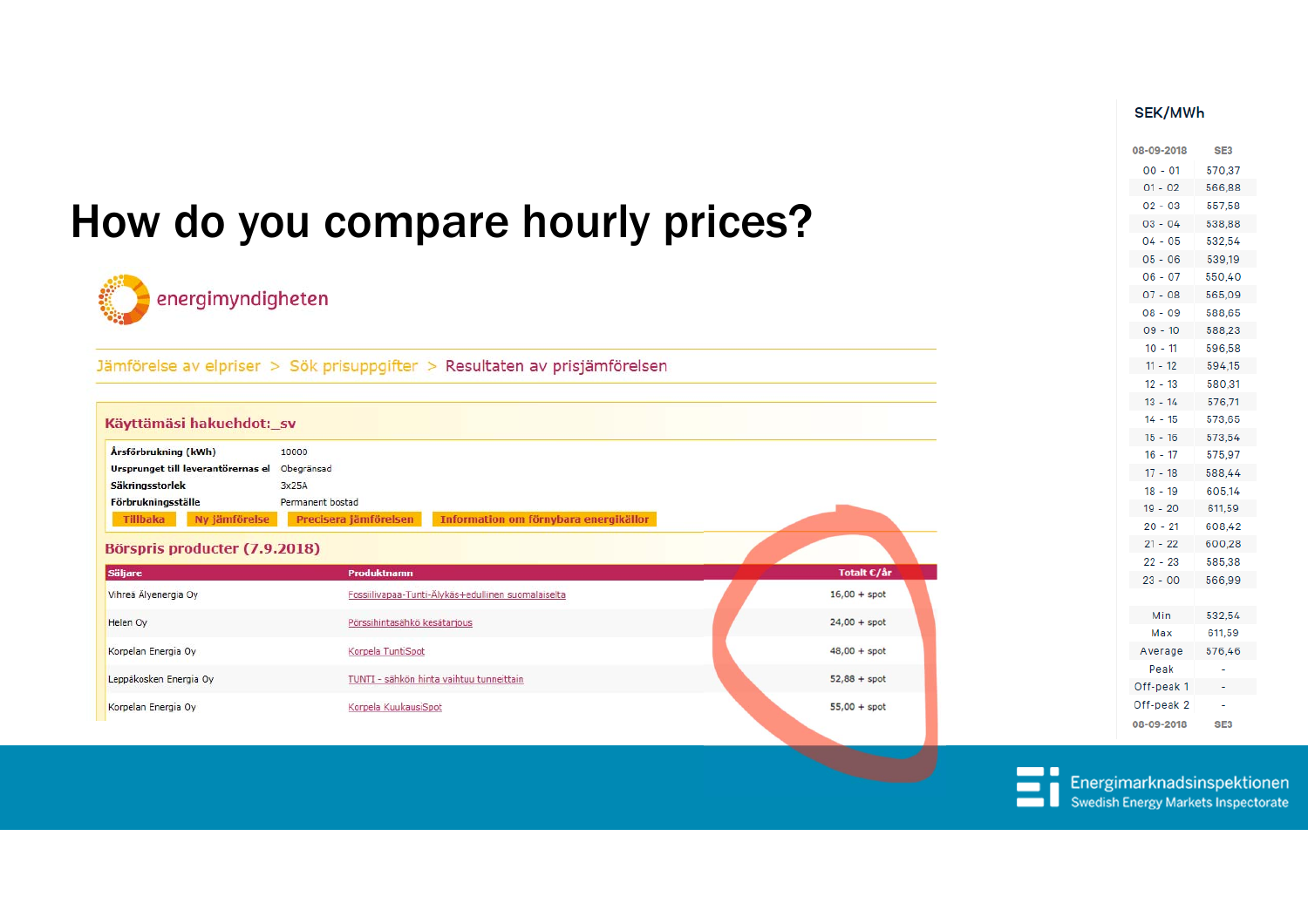#### SEK/MWh

SE3

570.37

566,88

557,58

538,88

532.54

539.19

550,40

565,09

588,65

588,23

596,58

594.15

580,31

576,71

573,65

573,54

575,97

588,44

605,14

611,59

608,42

600,28

585,38

566,99

532,54

611,59 576,46

 $\sim$ 

 $\overline{\phantom{a}}$ 

SE3

 $\sim 10^{11}$  km s  $^{-1}$ 

08-09-2018

 $00 - 01$ 

 $01 - 02$ 

 $02 - 03$ 

 $03 - 04$ 

 $04 - 05$ 

 $05 - 06$ 

 $06 - 07$ 

 $07 - 08$ 

 $08 - 09$ 

 $09 - 10$ 

 $10 - 11$ 

 $11 - 12$ 

 $12 - 13$ 

 $13 - 14$ 

 $14 - 15$ 

 $15 - 16$ 

 $16 - 17$ 

 $17 - 18$ 

 $18 - 19$ 

 $19 - 20$ 

 $20 - 21$ 

 $21 - 22$ 

 $22 - 23$ 

 $23 - 00$ 

Min

Max

Average Peak

Off-peak 1

Off-peak 2

08-09-2018

| How do you compare hourly prices?                                                                    |
|------------------------------------------------------------------------------------------------------|
| • Swedish "Price information law" and the Consumer Agency's<br>secondary regulation                  |
| • Requires that the total cost for the supplier contract is displayed<br>as an effective unite price |
| • Not possible to copy Finland s solution                                                            |
|                                                                                                      |
|                                                                                                      |

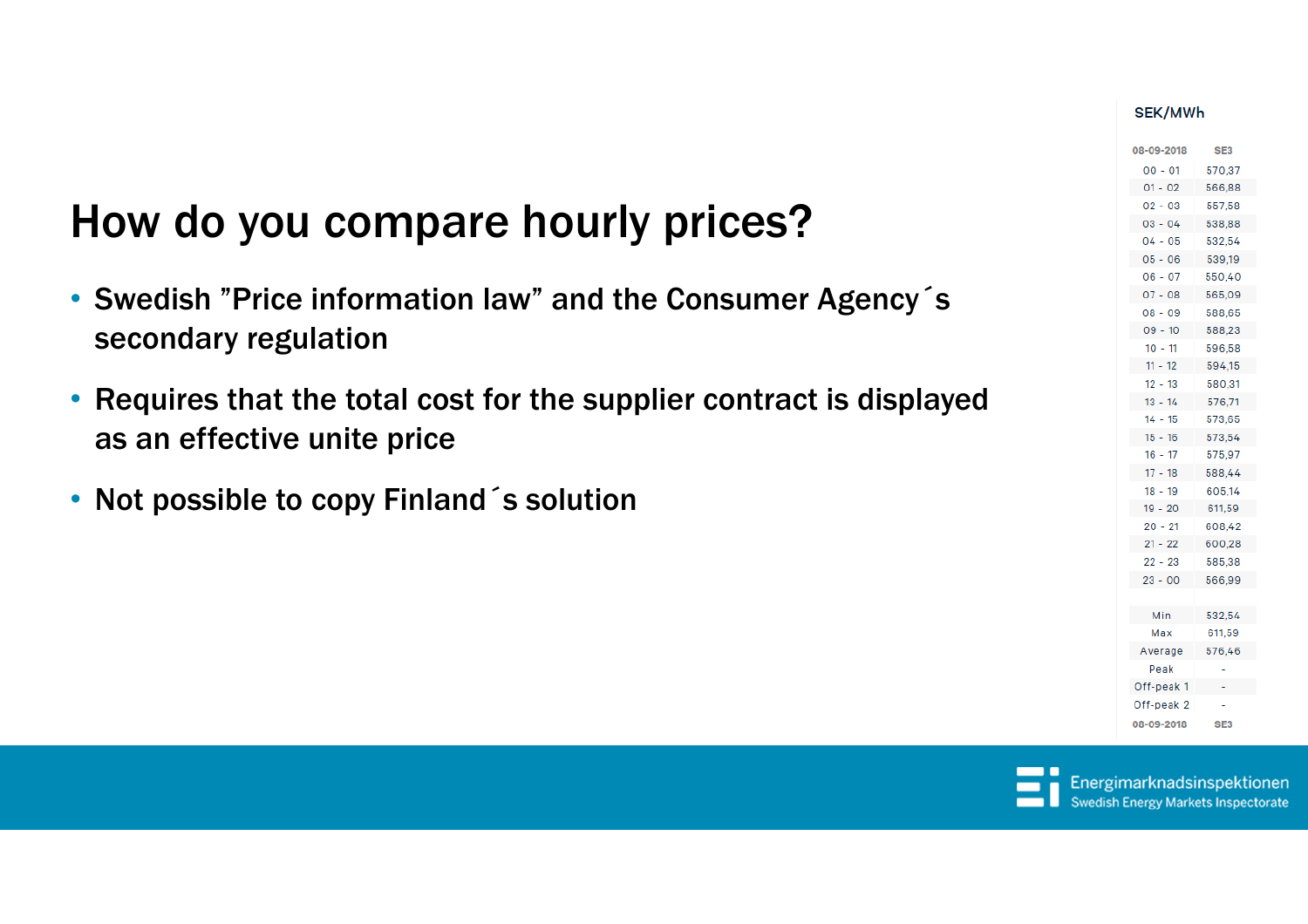#### **SEK/MWh**

| 08-09-2018 | SE3             |
|------------|-----------------|
| $00 - 01$  | 570.37          |
| $01 - 02$  | 566.88          |
| $02 - 03$  | 557.58          |
| $03 - 04$  | 538.88          |
| $04 - 05$  | 532.54          |
| $05 - 06$  | 539,19          |
| $06 - 07$  | 550,40          |
| $07 - 08$  | 565.09          |
| $08 - 09$  | 588.65          |
| $09 - 10$  | 588.23          |
| $10 - 11$  | 596.58          |
| 11 - 12    | 594,15          |
| $12 - 13$  | 580.31          |
| $13 - 14$  | 576.71          |
| $14 - 15$  | 573,65          |
| 15 -<br>16 | 573.54          |
| $16 - 17$  | 575,97          |
| $17 - 18$  | 588,44          |
| $18 - 19$  | 605.14          |
| $19 - 20$  | 611.59          |
| 20 - 21    | 608.42          |
| $21 - 22$  | 600.28          |
| $22 - 23$  | 585,38          |
| $23 - 00$  | 566.99          |
|            |                 |
| Min        | 532,54          |
| Max        | 611,59          |
| Average    | 576.46          |
| Peak       |                 |
| Off-peak 1 |                 |
| Off-peak 2 |                 |
| 08-09-2018 | SE <sub>3</sub> |
|            |                 |



Energimarknadsinspektionen **Swedish Energy Markets Inspectorate** 

# So, how do we handle effective unit price

• Price changes every hour

•

• Level of activity very important for customer´s monthly cost

The Swedish Consumer Agency then su  $17789.113549$   $62676$  MeV/ 1,78 ‐ 11,35 Eurocent/kWh



• Should be displayed as a span between lowest and highest hourly price.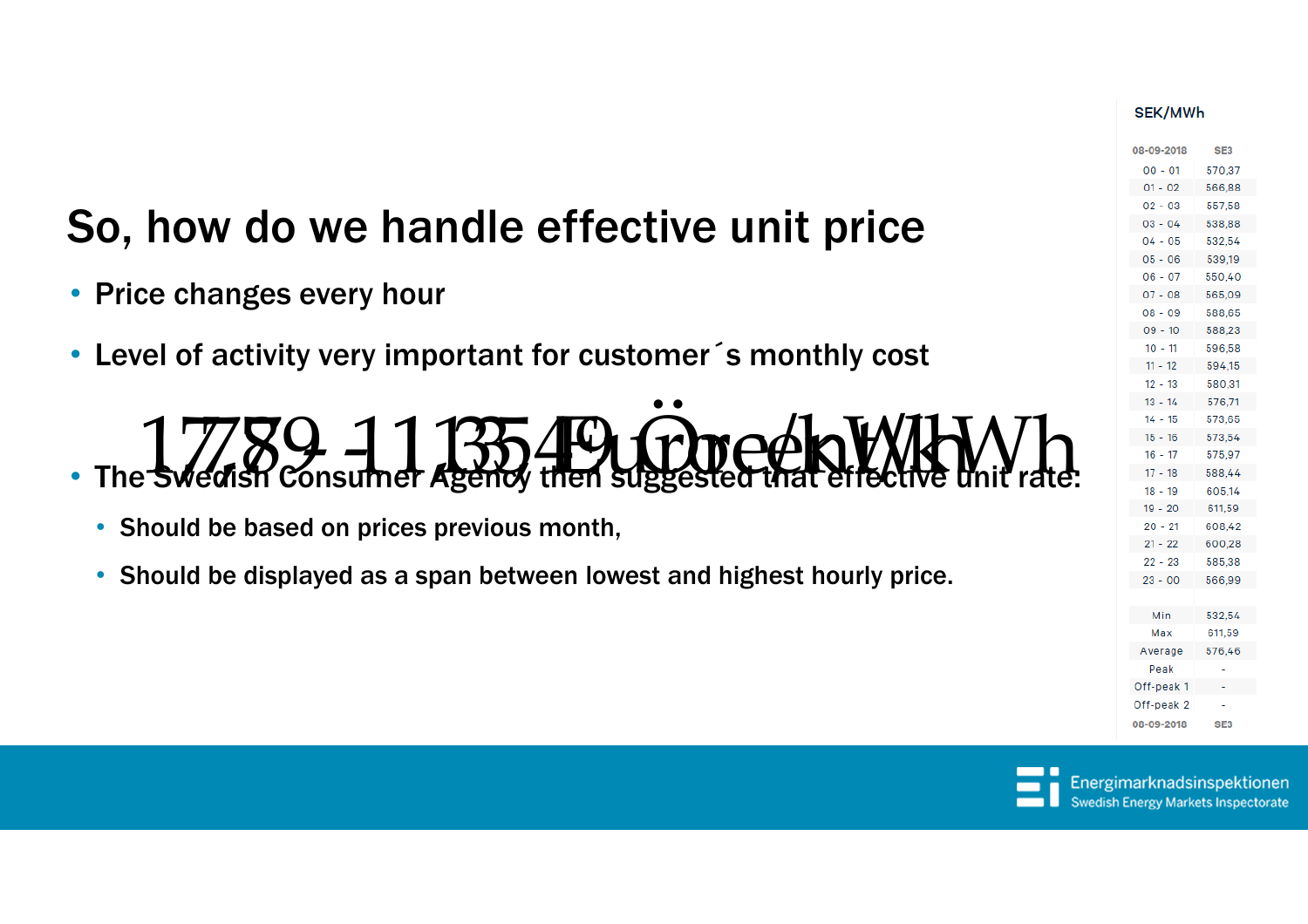## Different ways of calculating the span

|                                                                                                         | <b>Effective unit price Comment</b> |                                                                                         |  |
|---------------------------------------------------------------------------------------------------------|-------------------------------------|-----------------------------------------------------------------------------------------|--|
| The cheapest and the most<br>expensive hour during previous<br>month                                    | 17,79 - 113,49                      | Show only the extremes, do not<br>give customer information<br>about most common prices |  |
| <b>Average of the 15 cheapest hours</b><br>and average of the 15 most<br>expensive hours previous month | $22.25 - 111.76$                    |                                                                                         |  |
| <b>Average all daily cheapest and</b><br>average all daily most expensive<br><b>hours</b>               | 62,52 - 91,91                       | Gives a better idea of what can<br>be "normal" levels for hourly<br>prices.             |  |

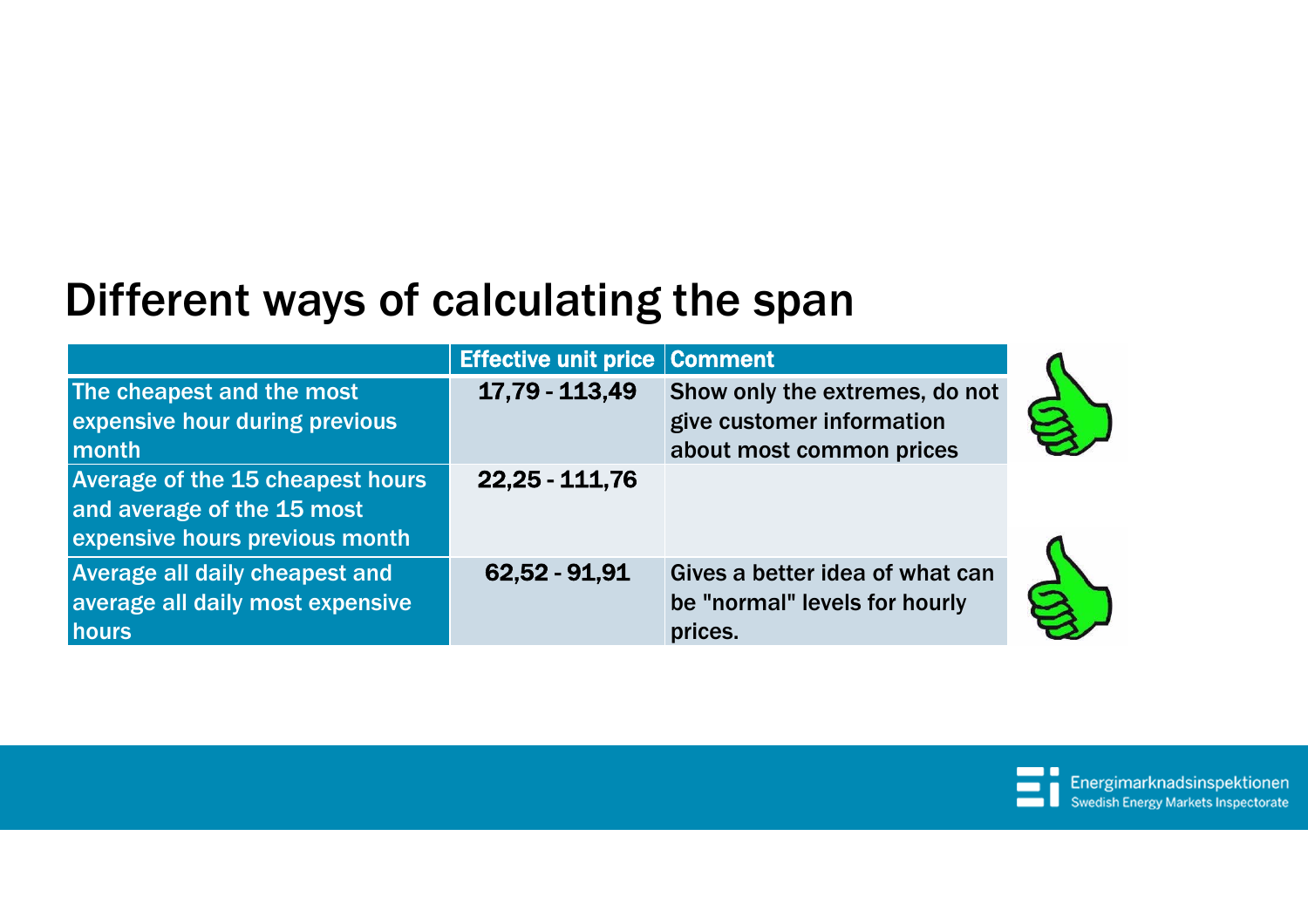# How suppliers present dynamic contracts to customers

- Spot price
- Mark-up
- Cost for green certificate
- Fixed annual/monthly fee
- VAT



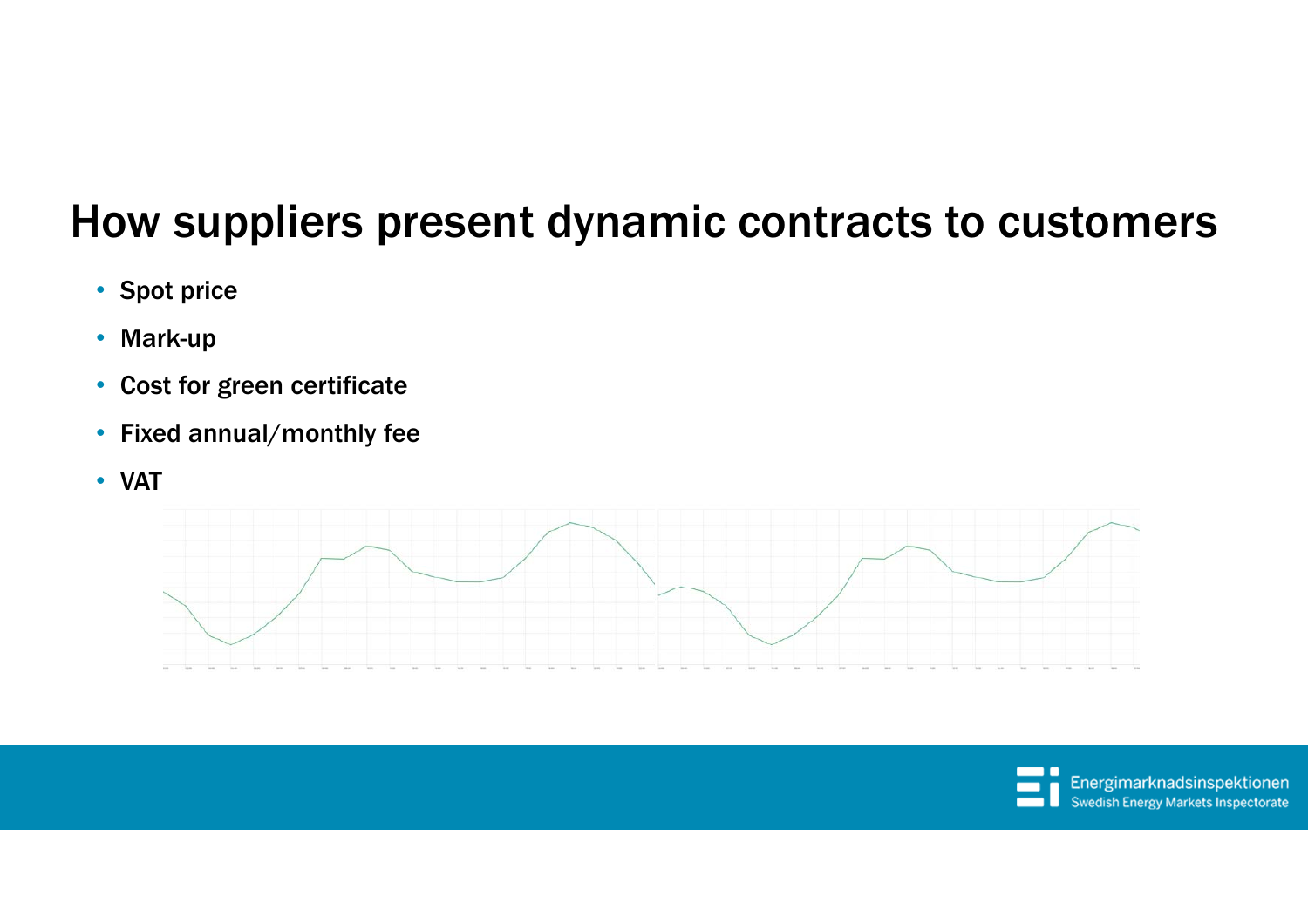## Which price components should retailers report

- Ei can handle two of these components:
	- Spot price
	- VAT
- This means that the electricity retailers must report:
	- Mark-up
	- Cost for green certificate
	- Fixed annual/monthly fee

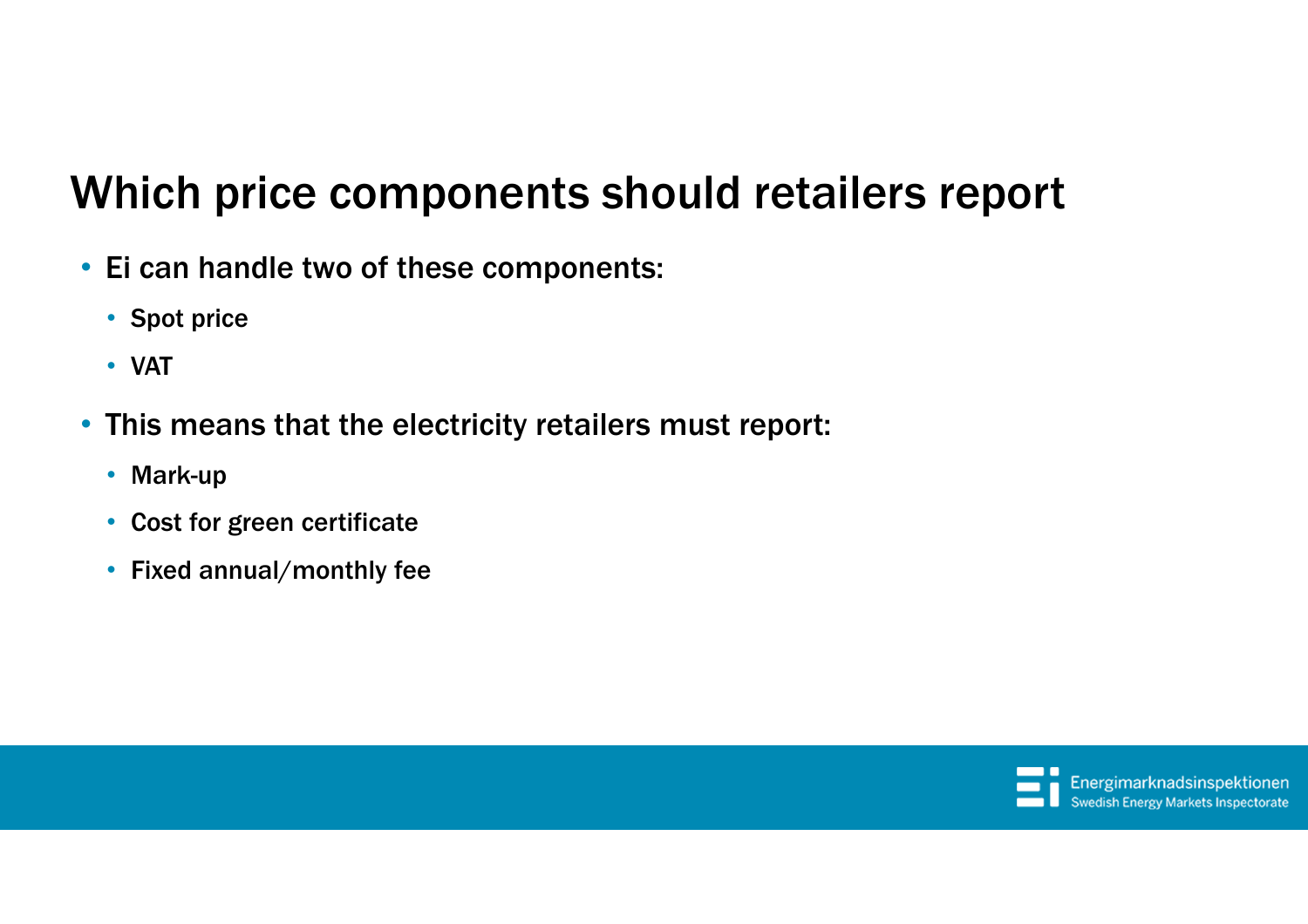

Other Languages -

### **Compare electricity contracts on** Elpriskollen - a state-owned independent price comparison site

| $\sim$ All                                                | 2000 kWh                                                 | <b>SIGN</b>              |                                                |
|-----------------------------------------------------------|----------------------------------------------------------|--------------------------|------------------------------------------------|
| Choose contract type                                      | Fill in your estimated annual<br>electricity consumption | Fill in your<br>postcode | Proceed and<br>compare prices<br>and contracts |
| Apartment 2,000 kWh/year<br>Detached house 5,000 kWh/year |                                                          |                          | Detached house 20,000 kWh/year                 |
| Do you want to find out more about<br>Electricity         | <b>Natural gas</b>                                       | <b>District heating</b>  | About Elpriskollen and Ei                      |

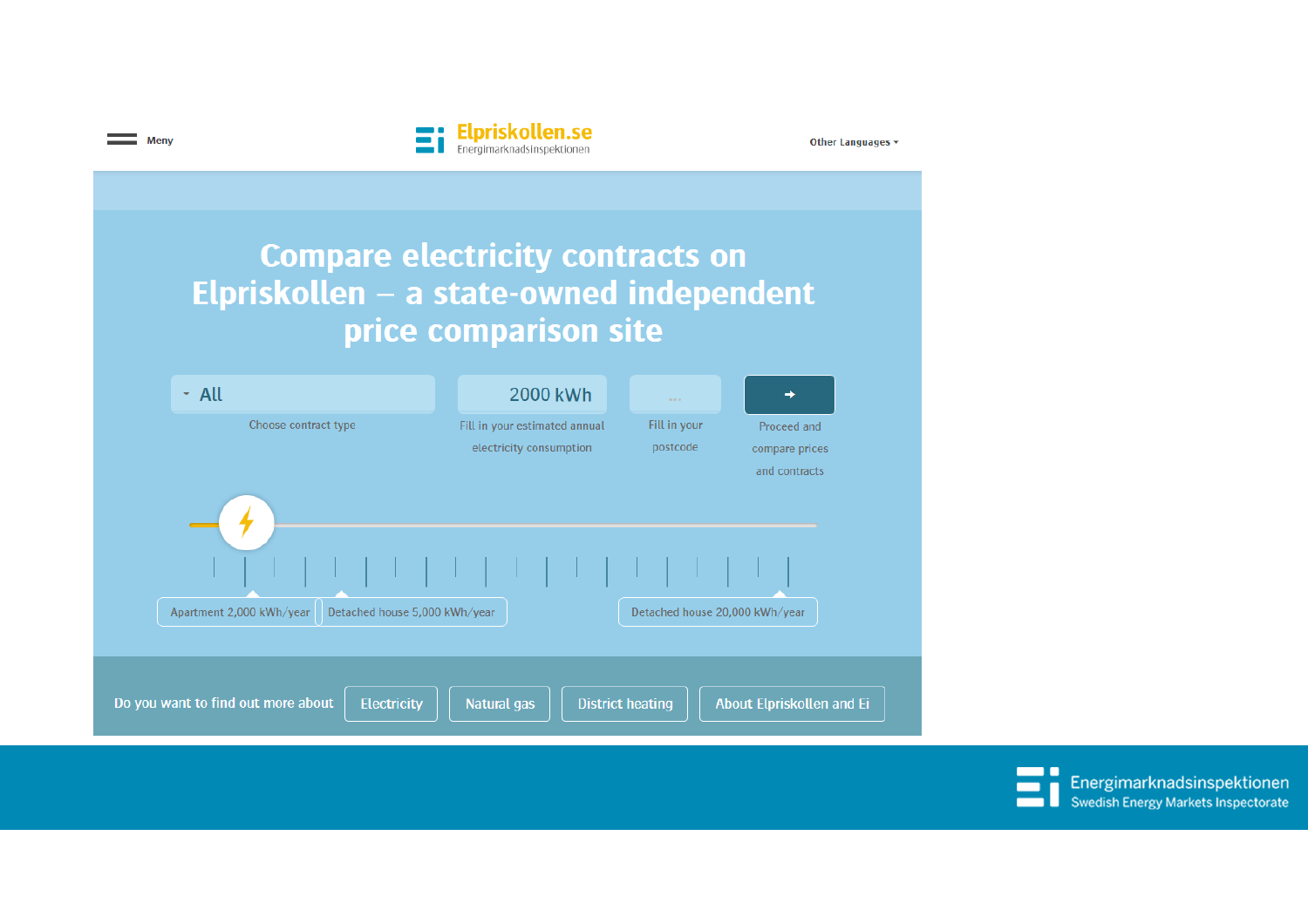|                                                          | Return to search results                                                                                      |                         |                                                                                                                                                                                                                                                                                                                                                                   |
|----------------------------------------------------------|---------------------------------------------------------------------------------------------------------------|-------------------------|-------------------------------------------------------------------------------------------------------------------------------------------------------------------------------------------------------------------------------------------------------------------------------------------------------------------------------------------------------------------|
|                                                          | <b>Rörligt pris</b><br>Karlstads Energi AB                                                                    |                         |                                                                                                                                                                                                                                                                                                                                                                   |
|                                                          | <b>Contract type: Hourly contract</b>                                                                         |                         |                                                                                                                                                                                                                                                                                                                                                                   |
|                                                          | 3                                                                                                             |                         |                                                                                                                                                                                                                                                                                                                                                                   |
|                                                          | Effective unit price: 23,63 - 94,28 kWh/h                                                                     |                         |                                                                                                                                                                                                                                                                                                                                                                   |
|                                                          |                                                                                                               |                         |                                                                                                                                                                                                                                                                                                                                                                   |
|                                                          | Your comparison price at 2,000 kWh/year                                                                       |                         |                                                                                                                                                                                                                                                                                                                                                                   |
| Wind<br>Sun<br>Do you want this contract?                | Bio<br>Water<br>Read more about types of electricity<br>This is included in the comparison price              | environmental<br>choice |                                                                                                                                                                                                                                                                                                                                                                   |
| Contact<br>Karlstads Energi AB                           | <b>Annual fee displayed in öre/kWh for the</b><br><b>customers expected consumption</b> <sup>50</sup> öre/kWh |                         |                                                                                                                                                                                                                                                                                                                                                                   |
| Website                                                  | Spot price (Span öre/kWh between cheapest                                                                     |                         |                                                                                                                                                                                                                                                                                                                                                                   |
| www.karlstadsenergi.se<br>Phone                          | and most expensive hour previous month)<br>Fixed mark-up: Öre/kWh (clickable) <sup>öre/kWh</sup>              |                         |                                                                                                                                                                                                                                                                                                                                                                   |
| 054-540 71 00<br>E-mail                                  | Variable costs: Öre/kWh (clickable) öre/kWh                                                                   |                         |                                                                                                                                                                                                                                                                                                                                                                   |
| kundservice.energi@karlstad.se                           | VAT(25%)                                                                                                      | 14.25 öre/kWh           |                                                                                                                                                                                                                                                                                                                                                                   |
| <b>Address</b><br>Besöksadress: Heden 651 84             | Total cost (span öre/kWh)                                                                                     | 71.26 öre/kWh           |                                                                                                                                                                                                                                                                                                                                                                   |
| Karlstad                                                 |                                                                                                               |                         |                                                                                                                                                                                                                                                                                                                                                                   |
| Other information<br>Avtal om Rörligt elpris gäller      | Conditions<br>Notice period                                                                                   | 30 days                 |                                                                                                                                                                                                                                                                                                                                                                   |
| tillsvidare med en ömsesidig<br>uppsägningstid på en (1) | Automatic extension                                                                                           | No                      |                                                                                                                                                                                                                                                                                                                                                                   |
| kalendermånad.                                           | Right of renewal                                                                                              | No                      | Fixed mark-up includes: green certificate,<br>garantees of origin, balance cost, Nord Pool<br>fee, TSO fee, eSett fee. Mark-up set in the<br>terms of the contract. Cannot vary from month<br>Variable costs include: green certificate,<br>garantees of origin, balance cost, Nord<br>Pool fee, TSO fee, eSett fee. These costs<br>can vary from month to month. |
|                                                          | Early termination @                                                                                           |                         |                                                                                                                                                                                                                                                                                                                                                                   |